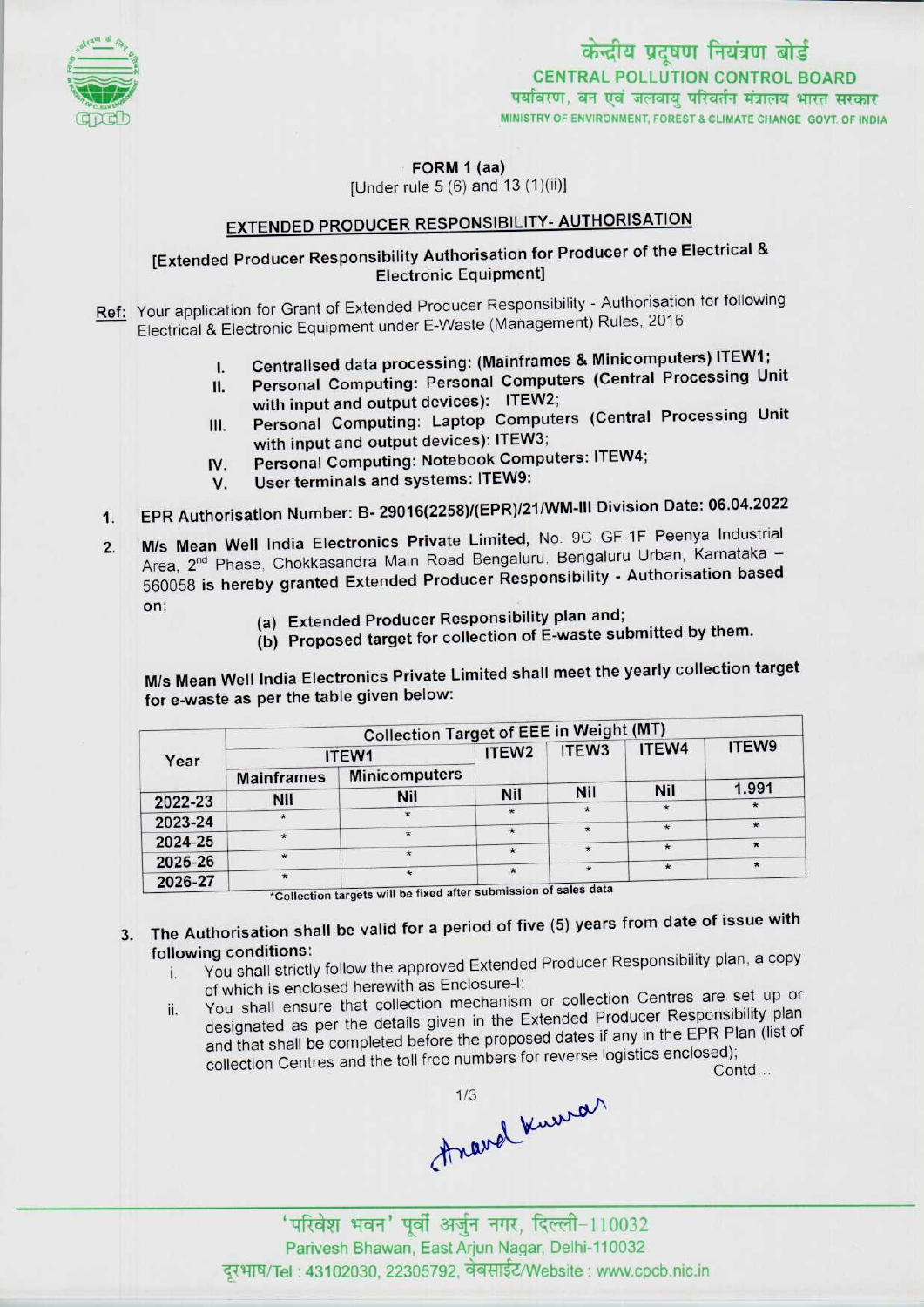

### From pre page...

- iii. You shall ensure that all the collected e-waste is channelized to recycler/dismantler i.e. Global Waste Solution, Unit-ll, Kila No, 45/19/1/1/3, 19,1/1/4,20/21, 20/22 Village Dhaturi, Tehsil Ganaur Sonipat-131039, and records shall be maintained at recycler/dismantler and your end;
- iv. You shall maintain records, in Form-2 of these Rules, of e-waste and make such records available for scrutiny by Central Pollution Control Board;
- v. You shall file annual returnsin Form-3 to the Central Pollution Control Board on or before 30th day of June following the financial year to which that returns relates.

## vi. General Terms & Conditions of the Authorisation:

- a. The authorisation shall comply with provisions of the Environment (Protection) Act, 1986 and the E-waste (Management) Rules,2016 made there under;
- b. The authorisation or its renewal shall be produced for inspection at the request of an officer authorised by the Central Pollution Control Board;
- c.Any change in the approved Extended Producer Responsibility plan should be informed to Central Pollution Control Board within 15 days on which decision shall be communicated by Central Pollution Control Board within sixty days;
- d. It is the duty of the authorised person to take prior permission of the Central Pollution Control Board to close down any collection centre/points or any other facility which are part of the EPR plan;
- e. An application for the renewal of authorisation shall be made as laid down in subrule (vi) of rule of 13(1) the E- Waste (Management) Rules, 2016;
- f. The Board reserves right to cancel/amend/revoke the authorisation at any time as per the policy of the Board or Government.

## vii. Additional Conditions: -

- a) That the applicant will submit annual sales data along with annual returns;
- b)That the applicant has to ensure that the addresses of collection points provided by them in their EPR Plan are correct and traceable and the collection points/centres are functional;
- c) That the applicant will submit revised application for grant of EPR Authorisation in case of applicant adding/changing PRO or changing its EPR Plan;

**Contd** 

 $2/3$ thewal knewar